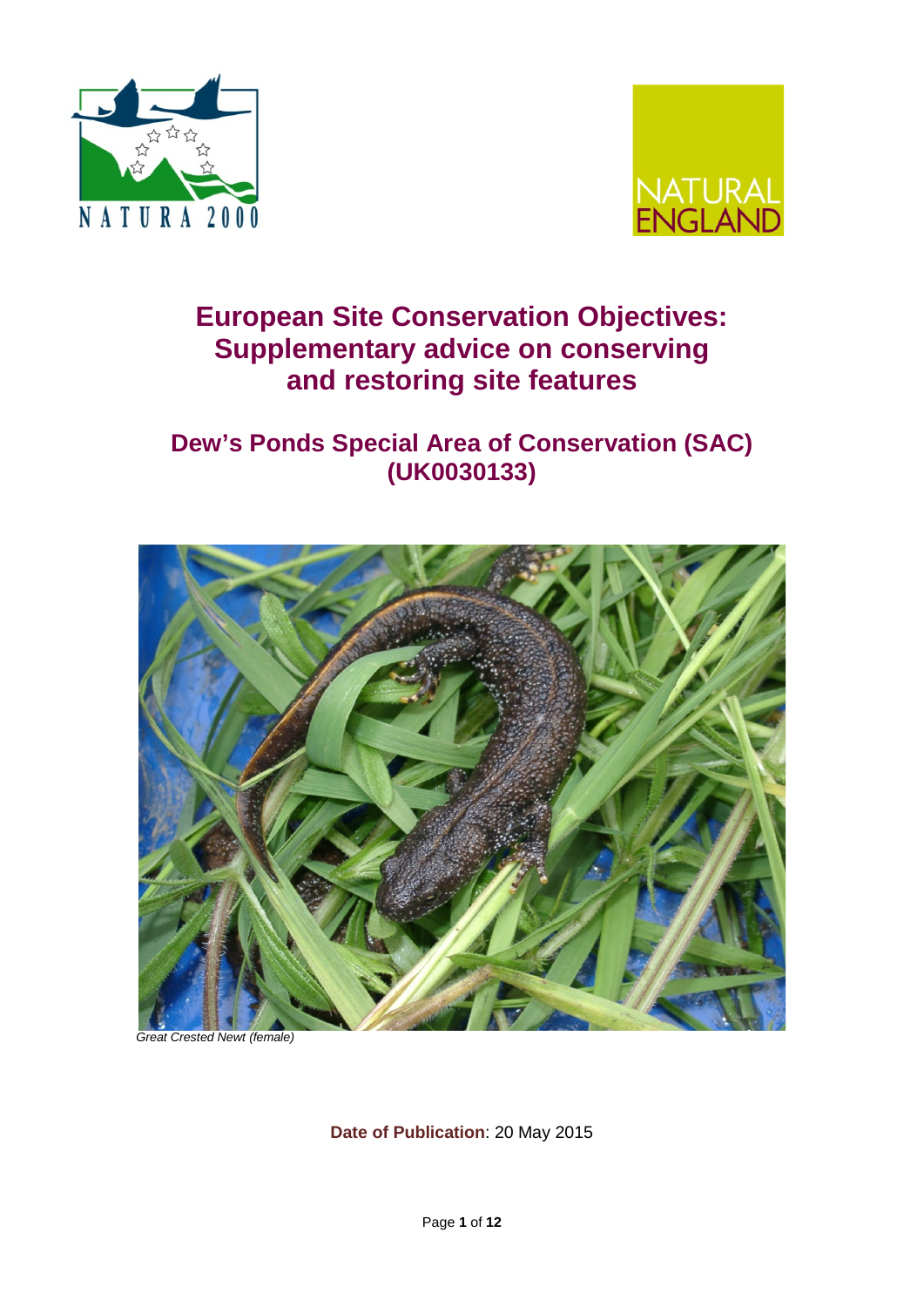## **About this document**

This document provides Natural England's supplementary advice about the European Site Conservation Objectives relating to Dew's Pond SAC.

This advice should therefore be read together with the SAC Conservation Objectives available [here.](http://publications.naturalengland.org.uk/publication/6294869702082560)

This supplementary advice to the Conservation Objectives describes in more detail the range of ecological attributes which are most likely to contribute to a site's overall integrity and the minimum targets each qualifying feature needs to achieve in order to meet the site's objectives.

You should use the Conservation Objectives, this Supplementary Advice and any case-specific advice given by Natural England, when developing, proposing or assessing an activity, plan or project that may affect this site. Any proposals or operations which may affect the site or its qualifying features should be designed so they do not adversely affect any of the attributes listed in the objectives and supplementary advice.

The tables provided below bring together the findings of the best available scientific evidence relating to the site's qualifying features, which may be updated or supplemented in further publications from Natural England and other sources. The local evidence used in preparing this supplementary advice has been cited. The references to the national evidence used are available on request. Where evidence and references have not been indicated, Natural England has applied ecological knowledge and expert judgement. You may decide to use other additional sources of information.

In many cases, the attribute targets shown in the tables indicate whether the current objective is to 'maintain' or 'restore' the attribute. This is based on the best available information, including that gathered during monitoring of the feature's current condition. As new information on feature condition becomes available, this will be added so that the advice remains up to date.

The targets given for each attribute do not represent thresholds to assess the significance of any given impact in Habitats Regulations Assessments. You will need to assess this on a case-by-case basis using the most current information available.

Some, but not all, of these attributes can also be used for regular monitoring of the actual condition of the designated features. The attributes selected for monitoring the features, and the standards used to assess their condition, are listed in separate monitoring documents, which will be available from Natural England.

These tables do not give advice about SSSI features or other legally protected species which may also be present within the European Site.

**If you have any comments or queries about this Supplementary Advice document please contact your local Natural England adviser or email [HDIRConservationObjectives@naturalengland.org.uk](mailto:HDIRConservationObjectives@naturalengland.org.uk)**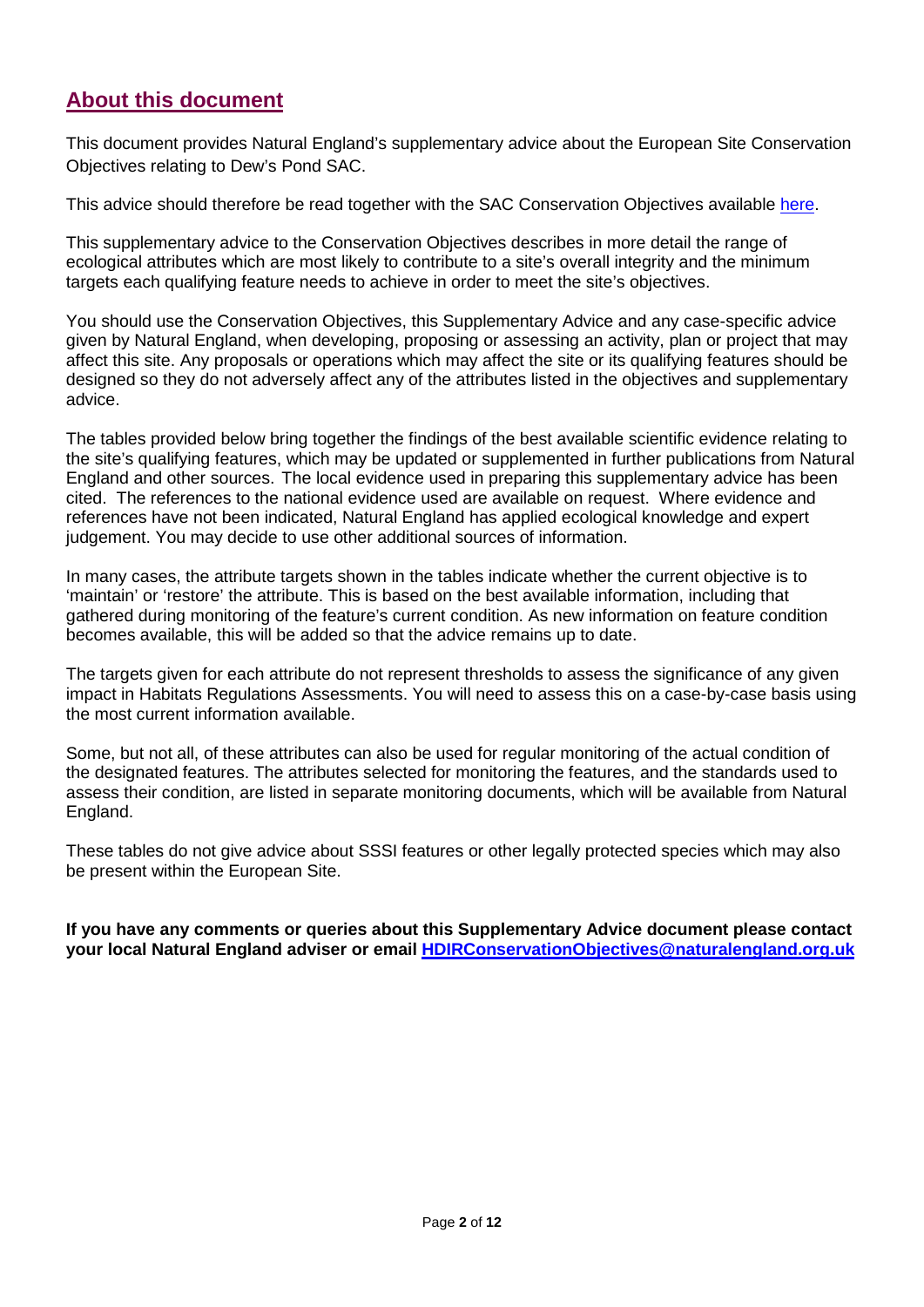## **About this site**

### **European Site information**

| <b>Name of European Site</b>                                                                   | Dew's Ponds Special Area of Conservation                                                                                       |  |  |
|------------------------------------------------------------------------------------------------|--------------------------------------------------------------------------------------------------------------------------------|--|--|
| <b>Site Location</b>                                                                           | <b>Suffolk</b>                                                                                                                 |  |  |
|                                                                                                | The designated boundary of this site can be viewed here on the<br>MAGIC website.                                               |  |  |
| <b>Designation Date</b>                                                                        | <b>July 2001</b>                                                                                                               |  |  |
| <b>Qualifying Features</b>                                                                     | See below                                                                                                                      |  |  |
| <b>Designation Area</b>                                                                        | 6.74 hectares                                                                                                                  |  |  |
| <b>Designation Changes</b>                                                                     | Not applicable                                                                                                                 |  |  |
| <b>Feature Condition Status</b>                                                                | Details of the feature condition assessments made at this site can be<br>found using Natural England's Designated Sites System |  |  |
| <b>Names of component</b><br><b>Sites of Special Scientific</b><br><b>Interest (SSSIs)</b>     | Dew's Ponds SSSI                                                                                                               |  |  |
| <b>Relationship with other</b><br><b>European or International</b><br><b>Site designations</b> | Not applicable                                                                                                                 |  |  |

### **Site background and geography**

Covering an area of 6.74 hectares, the site supports one of the largest known breeding populations of great crested newts in the UK. The site lies in north-east Suffolk in the parish of Bramfield within the South Norfolk and High Suffolk Claylands National Character Area (NCA) .

This part of Suffolk has a high density of farm ponds supporting a widespread distribution of great crested newts. There are 12 ponds within the site, ranging from long established farm ponds to more recently dug ones. Rough, semi-improved grassland surrounds the ponds with some scrub and hedgerow habitat. The terrestrial habitats are important to newts for feeding, shelter and hibernation during the non-breeding season.

## **About the qualifying features of the SAC**

The following section gives you additional, site-specific information about this SAC's qualifying features. These are the natural habitats and/or species for which this SAC has been designated.

#### **Species:**

#### • **S1166 Great crested newt** *Triturus cristatus*

The great crested newt *Triturus cristatus* is the largest native British newt, reaching up to around 17cms in length. It has a granular skin texture (caused by glands which contain toxins making it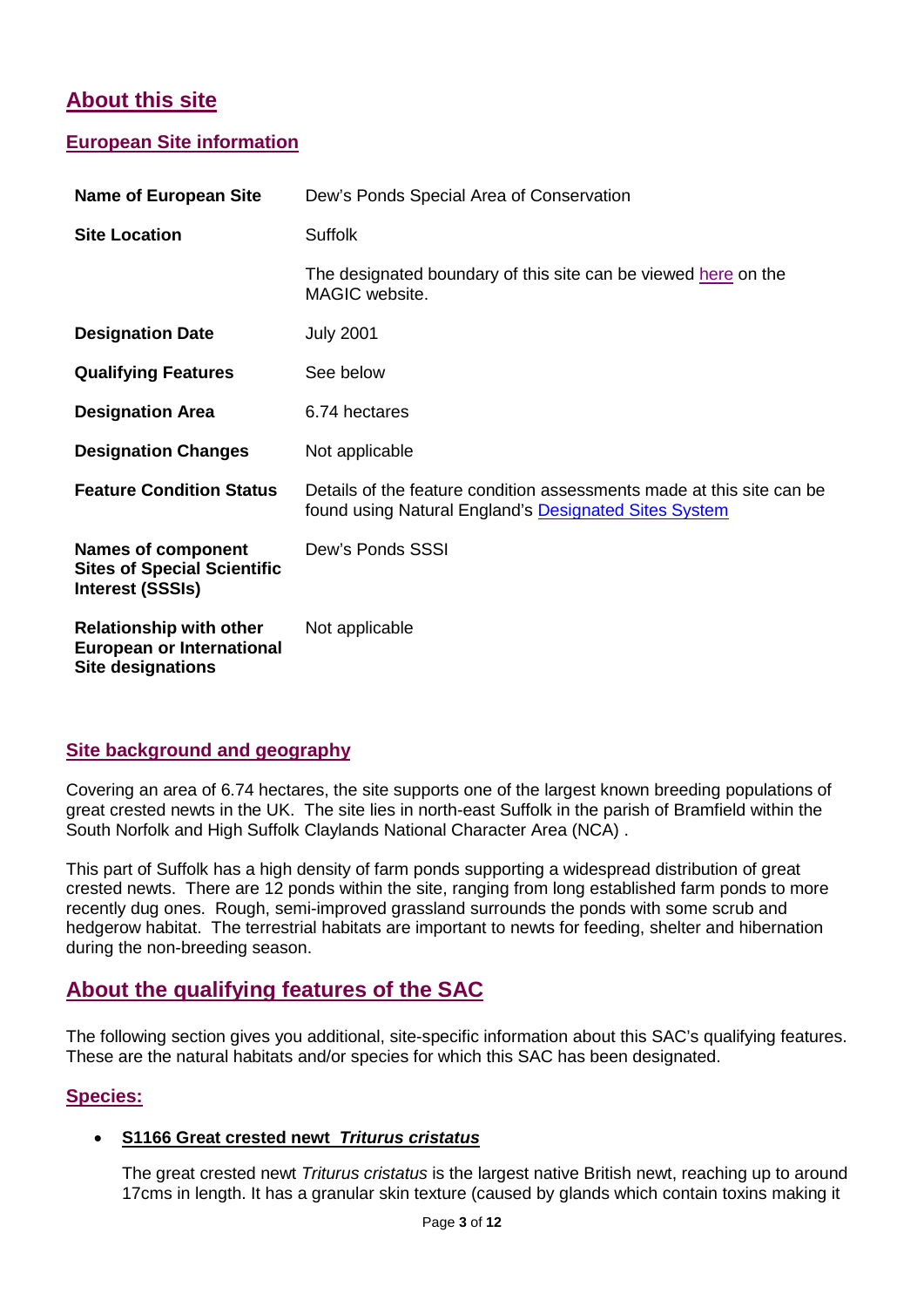unpalatable to predators), and in the terrestrial phase is dark grey, brown or black over most of the body, with a bright yellow/orange and black belly pattern.

Adult males have distinctive jagged crests running along the body and tail. Newts require aquatic habitats for breeding. Eggs are laid singly on pond vegetation in spring, and larvae develop over summer to emerge in August – October, normally taking 2–4 years to reach maturity. Juveniles spend most time on land, and all terrestrial phases may range a considerable distance from breeding sites.

Breeding sites are mainly medium-sized ponds, though ditches and other water body types may also be used less frequently. Ponds with ample aquatic vegetation (which is used for egg-laying) seem to be preferred. Great crested newts can be found in rural, urban and post-industrial settings, with populations less able to thrive where there are high degrees of fragmentation.

The connectivity of the landscape is important, since great crested newts often occur in metapopulations that encompass a cluster of several or many ponds. This helps ensure the survival of populations even if sub-populations are affected by, for example, the temporary drying-out of breeding ponds.

The great crested newt is also fully protected under Schedule 5 of the Wildlife and Countryside Act 1981 (as amended) and Schedule 2 of the Conservation of Habitats and Species Regulations 2010 (as amended), making it a European Protected Species. A [Licence](http://www.naturalengland.org.uk/ourwork/regulation/wildlife/default.aspx) may therefore be required for any activities likely to harm or disturb great crested newts.

Dew's Ponds SAC in rural East Suffolk comprises a series of 12 ponds set in an area of formerly predominantly arable land. The ponds range from old field ponds created for agricultural purposes to some constructed in recent years specifically for wildlife. Some of the land has been converted from arable to grassland, with a variety of grassland types present; other habitats include hedges and ditches. Great crested newts have been found in all ponds on site, though the presence of fish seems to have affected newt numbers in recent years in two ponds.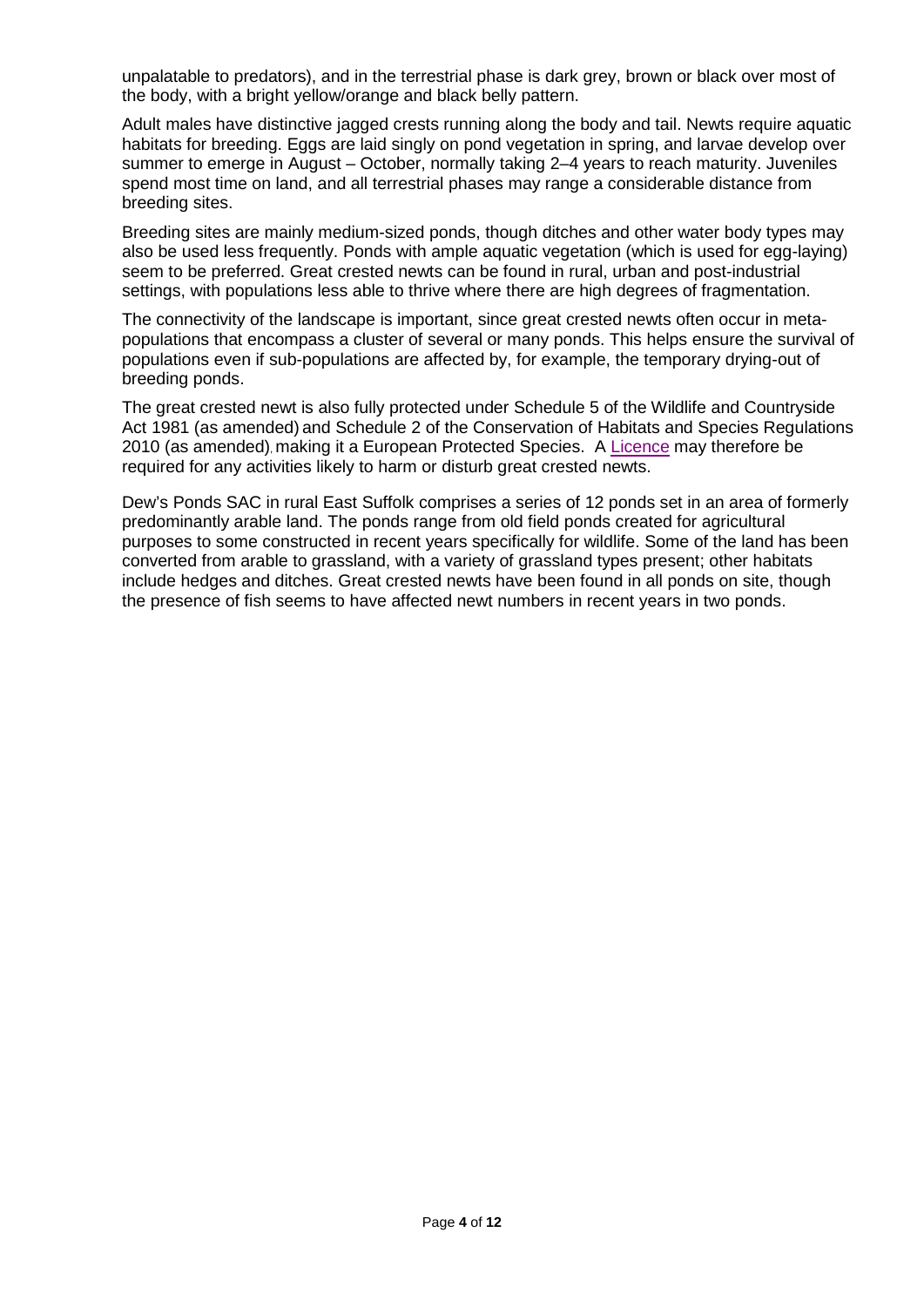### **Table 1: Supplementary Advice for Qualifying Features: S1166 Great crested newt** *Triturus cristatus*

| <b>Attributes</b>                                   |                                                      | <b>Targets</b>                                                                                                    | <b>Supporting and/or Explanatory Notes</b>                                                                                                                                                                                                                                                                                                                                                                                                                                                                                                                       | <b>Sources of</b><br>site-based<br>evidence<br>(where<br>available)                                                                                                                                 |
|-----------------------------------------------------|------------------------------------------------------|-------------------------------------------------------------------------------------------------------------------|------------------------------------------------------------------------------------------------------------------------------------------------------------------------------------------------------------------------------------------------------------------------------------------------------------------------------------------------------------------------------------------------------------------------------------------------------------------------------------------------------------------------------------------------------------------|-----------------------------------------------------------------------------------------------------------------------------------------------------------------------------------------------------|
| <b>Supporting</b><br>habitat:<br>structure/function | <b>Overall Habitat</b><br>Suitability Index<br>score | Maintain an overall Great<br><b>Crested Newt Habitat</b><br>Suitability Index (HSI)<br>score of no less than 0.8. | The Habitat Suitability Index provides an overall measure of evaluating habitat<br>quality and quantity for Great Crested Newts. The Index score lies between 0<br>and 1, with a value of 1 representing optimal Great Crested Newt habitat. In<br>general, the higher the index-score the more likely the site is to support great<br>crested newts. The HSI methodology is documented in ARG-UK Advice Note 5<br>(May 2010).<br>The HSI should not be used as a substitute for more detailed surveys and<br>consideration of other attributes where necessary. |                                                                                                                                                                                                     |
|                                                     | Presence of<br>ponds                                 | Maintain the number of<br>ponds present within the<br>site at not less than 12                                    | Ponds to include breeding ponds as well as non-breeding ponds, since the latter<br>may be used for foraging or sustaining prey populations. The surface area of a<br>pond is taken from when water reaches its highest level (excluding flooding<br>events), which will usually be in the spring.                                                                                                                                                                                                                                                                | 12 ponds are<br>listed in SSSI<br>notification file<br>and citation.<br>This attribute<br>will be<br>periodically<br>monitored as<br>part of Natural<br>England's site<br>condition<br>assessments. |
|                                                     | Permanence of<br>ponds                               | Maintain the permanence<br>of water within ponds<br>present within the site                                       | Ponds include both breeding ponds and non-breeding ponds, since the latter<br>may be used for foraging or sustaining prey populations.<br>Ponds should have a high degree of permanence (i.e. they should never or rarely<br>dry out other than though periods of natural drought) and this may be adversely<br>affected by changes in the supply or flow of water (from either surface water<br>and/or groundwater sources) to the ponds.                                                                                                                       | This attribute<br>will be<br>periodically<br>monitored as<br>part of Natural<br>England's site<br>condition<br>assessments.                                                                         |
| <b>Supporting</b><br>habitat:                       | Cover of<br>macrophytes                              | Maintain a high cover of<br>macrophytes, typically                                                                | Marginal and emergent vegetation are important components of a great crested<br>newt pond as they provide excellent egg-laying sites. Good plants for this                                                                                                                                                                                                                                                                                                                                                                                                       | This attribute<br>will be                                                                                                                                                                           |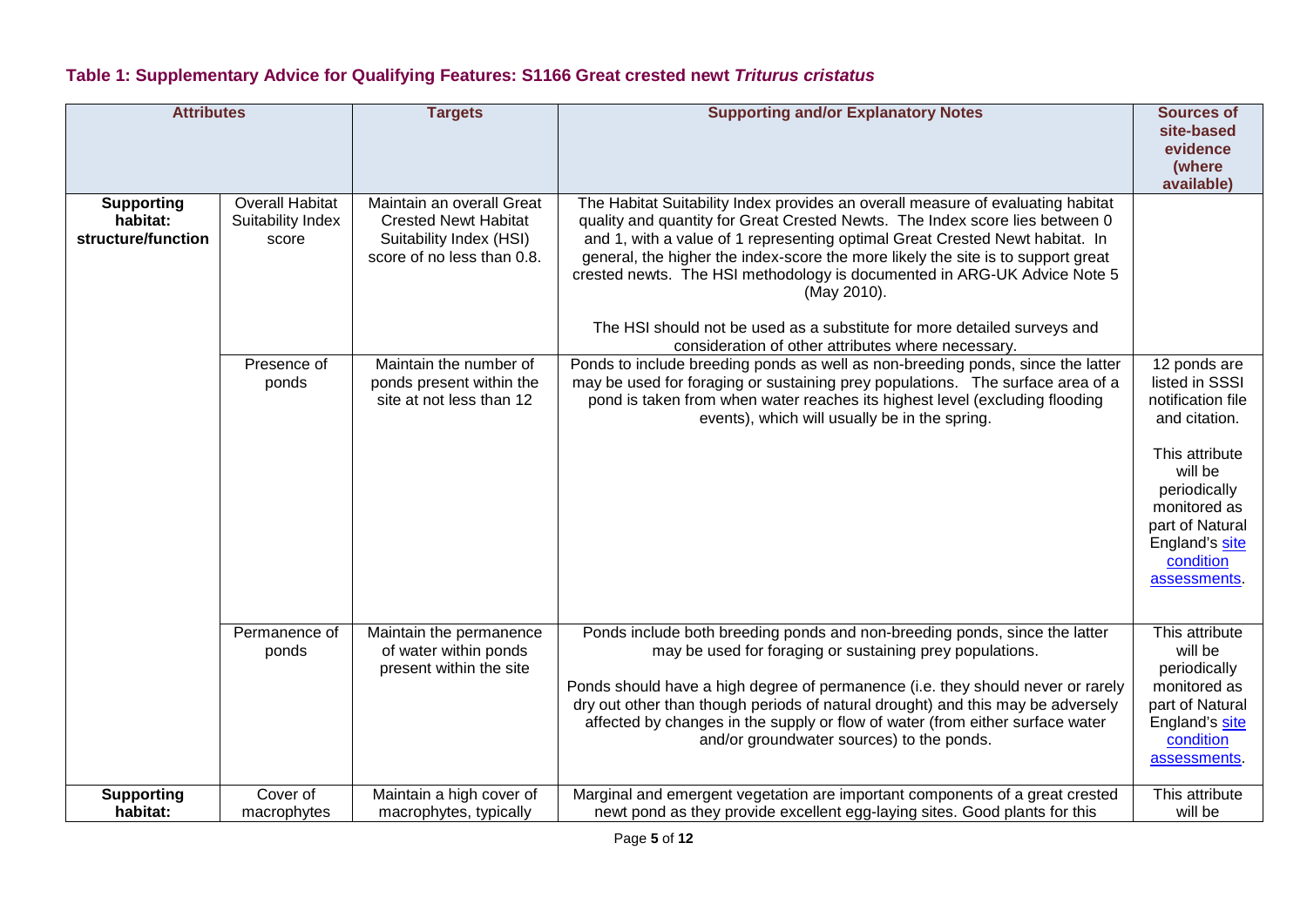| <b>Attributes</b>  |                                                          | <b>Targets</b>                                                                                                                                                                          | <b>Supporting and/or Explanatory Notes</b>                                                                                                                                                                                                                                                                                                                                                                                                                                                                                                                                                                                                                                                                                                                                                                                                                                                                                                                                                                                                                                                                                                                                                                                                                                                                                                              | <b>Sources of</b><br>site-based<br>evidence<br>(where<br>available)                                                         |
|--------------------|----------------------------------------------------------|-----------------------------------------------------------------------------------------------------------------------------------------------------------------------------------------|---------------------------------------------------------------------------------------------------------------------------------------------------------------------------------------------------------------------------------------------------------------------------------------------------------------------------------------------------------------------------------------------------------------------------------------------------------------------------------------------------------------------------------------------------------------------------------------------------------------------------------------------------------------------------------------------------------------------------------------------------------------------------------------------------------------------------------------------------------------------------------------------------------------------------------------------------------------------------------------------------------------------------------------------------------------------------------------------------------------------------------------------------------------------------------------------------------------------------------------------------------------------------------------------------------------------------------------------------------|-----------------------------------------------------------------------------------------------------------------------------|
| structure/function |                                                          | between 50-80%, within<br>ponds                                                                                                                                                         | purpose include water forget-me-not Myosotis scorpioides, flote/sweet grass<br>Glyceria fluitans and great hairy willowherb Epilobium hirsutum. They are,<br>however, an integral part of the natural successional change of a water body and<br>whilst it is preferable to have a good range and area of marginal plants, they<br>should not extend across the entire water surface. In most circumstances it will<br>be desirable to retain a fringe of marginal and emergent vegetation around at<br>least half of a pond's edge. Where the marginal vegetation is particularly<br>invasive, and provides no specific benefit to crested newts, it may be decided<br>that its complete removal is necessary.                                                                                                                                                                                                                                                                                                                                                                                                                                                                                                                                                                                                                                         | periodically<br>monitored as<br>part of Natural<br>England's site<br>condition<br>assessments.                              |
|                    | Invasive, non-<br>native and/or<br>introduced<br>species | Ensure invasive non-native<br>species are either rare or<br>absent components of<br>open water habitat<br>supporting the great<br>crested newt.                                         | Submerged vegetation is an important component of the pond ecosystem,<br>making it habitable to a wide range of animals, but too many plants can<br>occasionally be undesirable for newts, if the water column becomes completely<br>shaded and choked. Introduced or 'alien' submerged plants can grow very<br>vigorously and dominate more beneficial native species. New Zealand stonecrop<br>Crassula helmsii and Canadian pondweed Elodea canadensis are two examples<br>to be avoided. In most instances, any introductions should be avoided and if<br>present the complete removal of such species is usually recommended.                                                                                                                                                                                                                                                                                                                                                                                                                                                                                                                                                                                                                                                                                                                      | This attribute<br>will be<br>periodically<br>monitored as<br>part of Natural<br>England's site<br>condition<br>assessments. |
|                    | Quality of<br>Supporting<br>terrestrial<br>habitat       | Maintain the quality of<br>terrestrial habitat likely to<br>be utilised by Great<br>Crested Newts, with no<br>fragmentation of habitat by<br>significant barriers to newt<br>dispersal. | Great crested newts need both aquatic and terrestrial habitat. Good quality<br>terrestrial habitat, particularly within 500 metres of the breeding ponds, provides<br>important sheltering, dispersing and foraging conditions and can include all semi-<br>natural habitat along with meadows, rough tussocky grassland, scrub, woodland,<br>as well as 'brownfield' land or low-intensity farmland.<br>Good quality terrestrial habitat for Great Crested Newts also has structural<br>diversity which can be provided by features such as hedges, ditches, stone walls,<br>old farm buildings, loose stone/rocks, rabbit burrows and small mammal holes.<br>Good habitat provides a range of invertebrates, such as earthworms, insects,<br>spiders and slugs, on which Great Crested Newts are known to feed.<br>Fragmentation refers to significant barriers to newt movement such as walls and<br>buildings, but not footpaths or tracks. Newts disperse over land to forage for<br>food, and move between ponds. The distances moved during dispersal vary<br>widely according to habitat quality and availability. At most sites, the majority of<br>adults probably stay within around 250m of the breeding pond but may well travel<br>further if there are areas of high quality foraging and refuge habitat extending<br>beyond this range. |                                                                                                                             |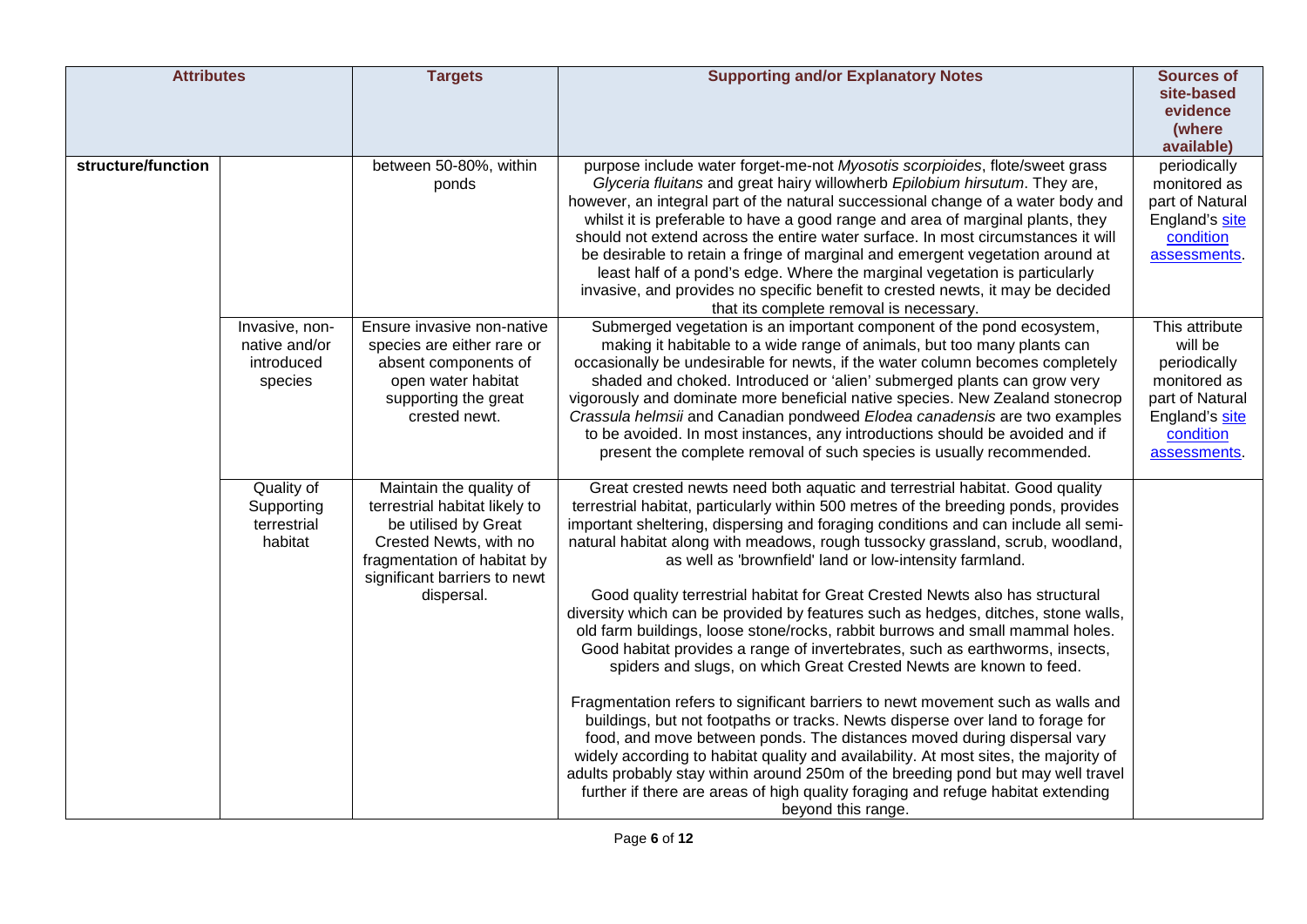| <b>Attributes</b>                                                                               |                                  | <b>Targets</b>                                                                                                                                                                                                                                                 | <b>Supporting and/or Explanatory Notes</b>                                                                                                                                                                                                                                                                                                                                                                                                                                                                                                                                                                                                                                                                                                                                                                                                                                                                                     | <b>Sources of</b>                                                                                                                                                                                                          |
|-------------------------------------------------------------------------------------------------|----------------------------------|----------------------------------------------------------------------------------------------------------------------------------------------------------------------------------------------------------------------------------------------------------------|--------------------------------------------------------------------------------------------------------------------------------------------------------------------------------------------------------------------------------------------------------------------------------------------------------------------------------------------------------------------------------------------------------------------------------------------------------------------------------------------------------------------------------------------------------------------------------------------------------------------------------------------------------------------------------------------------------------------------------------------------------------------------------------------------------------------------------------------------------------------------------------------------------------------------------|----------------------------------------------------------------------------------------------------------------------------------------------------------------------------------------------------------------------------|
|                                                                                                 |                                  |                                                                                                                                                                                                                                                                |                                                                                                                                                                                                                                                                                                                                                                                                                                                                                                                                                                                                                                                                                                                                                                                                                                                                                                                                | site-based<br>evidence<br>(where<br>available)                                                                                                                                                                             |
|                                                                                                 | Shading of<br>ponds              | Maintain pond perimeters<br>generally free of shade<br>(typically affecting less<br>than 60% of the shoreline)                                                                                                                                                 | Shading from trees and/or buildings (not including emergent pond vegetation)<br>can negatively affect the abundance of marginal vegetation in ponds, water<br>temperature and the rate of hatching and development of great crested newt<br>eggs and larvae.                                                                                                                                                                                                                                                                                                                                                                                                                                                                                                                                                                                                                                                                   | This attribute<br>will be<br>periodically<br>monitored as<br>part of Natural<br>England's site<br>condition<br>assessments.                                                                                                |
| <b>Supporting</b><br>habitat:<br>structure/function                                             | Presence of fish<br>and wildfowl | Ensure fish and wildfowl<br>are absent from all ponds.                                                                                                                                                                                                         | At high densities, waterfowl (i.e. most water birds such as ducks, geese and<br>swans but excluding moorhen) can remove all aquatic vegetation, adversely<br>affect water quality and create turbid pond water conditions. Some may also<br>actively hunt adult Great Crested Newts and their larvae.<br>Similarly fish can be significant predators of newt larvae. The presence of<br>waterfowl and fish can reduce habitat suitability. These should be wholly absent<br>from sites which support fewer than 5 ponds.                                                                                                                                                                                                                                                                                                                                                                                                       | This attribute<br>will be<br>periodically<br>monitored as<br>part of Natural<br>England's site<br>condition<br>assessments.                                                                                                |
| <b>Supporting</b><br>processes (on<br>which the feature<br>or its supporting<br>habitat relies) | Water quality                    | Maintain the quality of<br>pond waters within the site<br>as indicated by the<br>presence of an abundant<br>and diverse invertebrate<br>community.                                                                                                             | As the clarity and chemical status of water bodies supporting Great Crested<br>Newts can be subjective, the presence of an abundant and diverse community of<br>freshwater invertebrates can be indicative of suitable water quality standards.<br>Invertebrate groups present should include groups such as mayfly larvae and<br>water shrimps. This will ensure ponds support a healthy (mainly invertebrate)<br>fauna to provide food for developing newt larvae and adults.                                                                                                                                                                                                                                                                                                                                                                                                                                                |                                                                                                                                                                                                                            |
| Population (of the<br>feature)                                                                  | Population<br>abundance          | Maintain the abundance of<br>the great crested newt<br>population at a level which<br>is above an average peak<br>of 229 adults, whilst<br>avoiding deterioration from<br>its current level as<br>indicated by the latest<br>mean peak count or<br>equivalent. | This will ensure there is a viable population of the feature which is being<br>maintained at or increased to a level that contributes as appropriate to its<br>Favourable Conservation Status across its natural range in the UK.<br>Due to the dynamic nature of population change, the target-value given for the<br>population size or presence of this feature is considered to be the minimum<br>standard for conservation/restoration measures to achieve. This minimum-value<br>may be revised where there is evidence to show that a population's size or<br>presence has significantly changed as a result of natural factors or management<br>measures and has been stable at or above a new level over a considerable<br>period (generally at least 10 years). The values given here may also be updated<br>in future to reflect any strategic objectives which may be set at a national level for<br>this feature. | Figures<br>supplied by T<br>Langton at<br>notification: 229<br>is peak in the 3<br>years preceding<br>notification in<br>2000. Average<br>count 1990 -<br>2000 is 174;<br>peak in this<br>current10 year<br>period is 269. |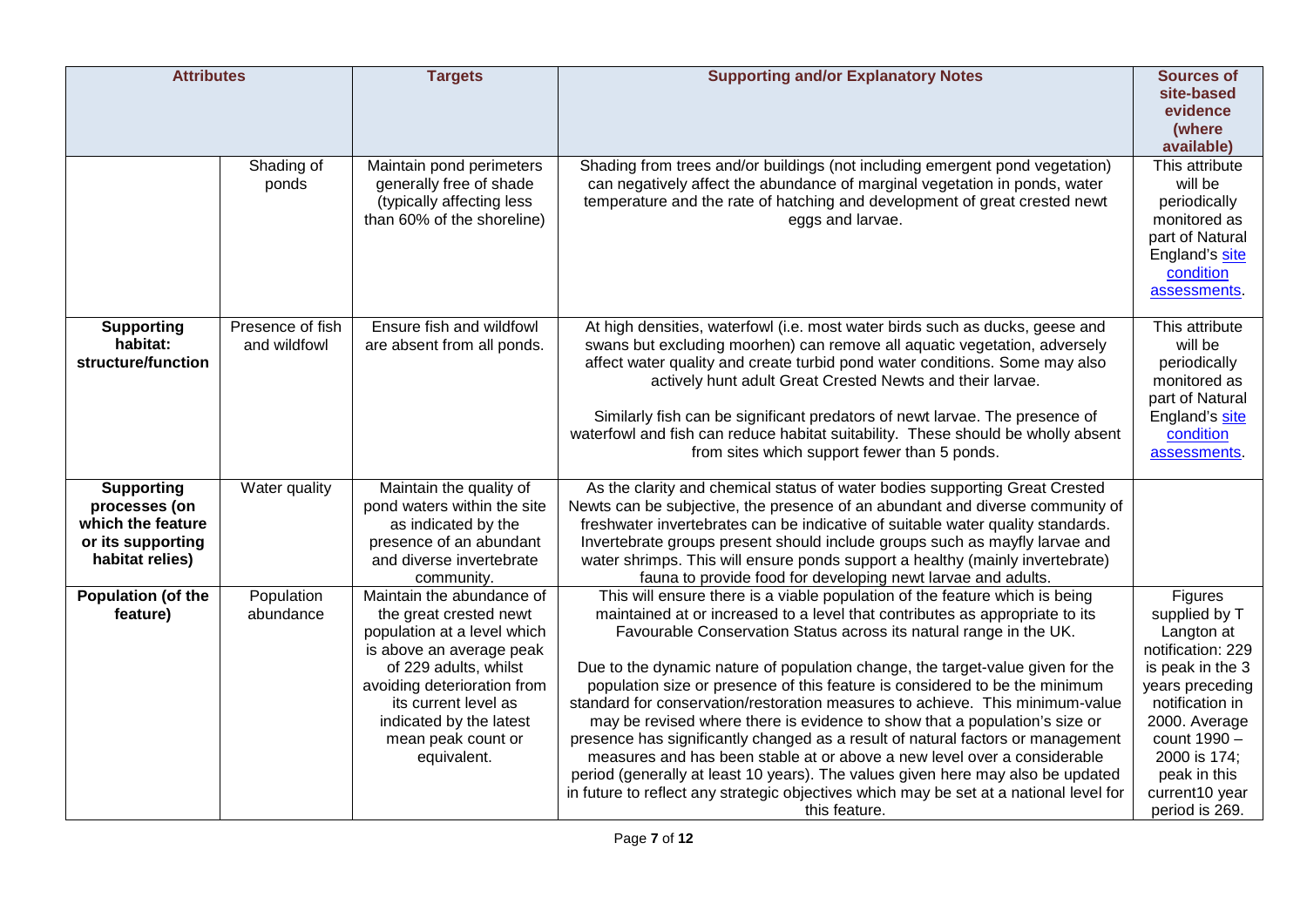| <b>Attributes</b>              |                              | <b>Targets</b>                                                                                                                                                              | <b>Supporting and/or Explanatory Notes</b>                                                                                                                                                                                                                                                                                                                                                                                                                                                                                                                                                                                                                                                                                                                                                                                          | <b>Sources of</b><br>site-based<br>evidence<br>(where<br>available)                                                         |
|--------------------------------|------------------------------|-----------------------------------------------------------------------------------------------------------------------------------------------------------------------------|-------------------------------------------------------------------------------------------------------------------------------------------------------------------------------------------------------------------------------------------------------------------------------------------------------------------------------------------------------------------------------------------------------------------------------------------------------------------------------------------------------------------------------------------------------------------------------------------------------------------------------------------------------------------------------------------------------------------------------------------------------------------------------------------------------------------------------------|-----------------------------------------------------------------------------------------------------------------------------|
|                                |                              |                                                                                                                                                                             | Given the likely fluctuations in numbers over time, any impact-assessments<br>should focus on the current size of the site's population, as derived from the<br>latest known or estimated level established using the best available data. This<br>advice accords with the obligation to avoid deterioration of the site or significant<br>disturbance of the species for which the site is designated, and seeks to avoid<br>plans or projects that may affect the site giving rise to the risk of deterioration.<br>Similarly, where there is evidence to show that a feature has historically been<br>more abundant than the stated minimum target and its current level, the ongoing<br>capacity of the site to accommodate the feature at such higher levels in future<br>should also be taken into account in any assessment. | This attribute<br>will be<br>periodically<br>monitored as<br>part of Natural<br>England's site<br>condition<br>assessments. |
|                                |                              |                                                                                                                                                                             | Unless otherwise stated, the population size or presence will be that measured<br>using standard methods, such as peak mean counts or breeding surveys. This<br>value is also provided recognising there will be inherent variability as a result of<br>natural fluctuations and margins of error during data collection. Whilst we will<br>endeavour to keep these values as up to date as possible, local Natural England<br>staff can advise that the figures stated are the best available.                                                                                                                                                                                                                                                                                                                                     |                                                                                                                             |
|                                |                              |                                                                                                                                                                             | Estimating the average size of the GCN population will normally be based on the<br>peak count of adults undertaken in the known peak season for the area, and in-<br>year weather conditions; likely to be Mid-April to Mid May in central areas. The<br>peak count is derived by summing the counts across the site on 'best' night for<br>each season. Considerable natural between-year variation in population counts<br>is frequent.                                                                                                                                                                                                                                                                                                                                                                                           |                                                                                                                             |
| Population (of the<br>feature) | Population<br>viability      | Maintain the presence of<br>great crested newt eggs in<br>breeding ponds at a level<br>which is likely to maintain<br>population abundance at or<br>above its target level. | A "breeding pond" is defined as a pond in which egg-laying and successful<br>metamorphosis (e.g. the pond doesn't dry up too soon) is likely to occur at least<br>once every three years. The optimum time to survey for eggs is mid-March to<br>mid-May. Presence of eggs can be recorded by day or night visits and surveys<br>should be combined with visits for the adult component.                                                                                                                                                                                                                                                                                                                                                                                                                                            | This attribute<br>will be<br>periodically<br>monitored as<br>part of Natural<br>England's site<br>condition<br>assessments. |
|                                | Supporting<br>metapopulation | Maintain the connectivity of<br>the SAC population with                                                                                                                     | Great crested newts often exist in metapopulations. A metapopulation is a group<br>of associated populations made up of newts which breed in, and live around, a                                                                                                                                                                                                                                                                                                                                                                                                                                                                                                                                                                                                                                                                    |                                                                                                                             |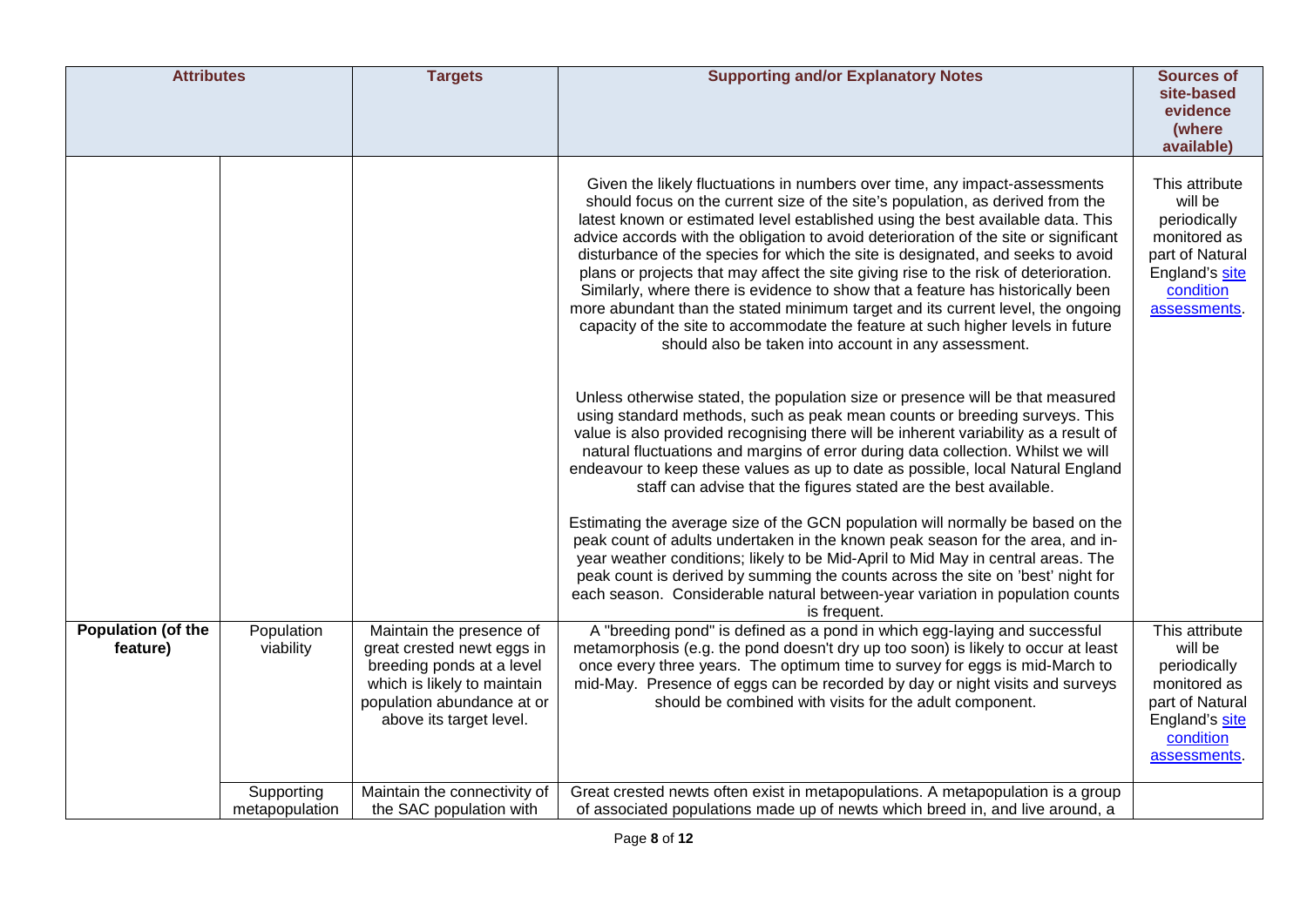| <b>Attributes</b>                                                                                      |                                                                      | <b>Targets</b>                                                                                                                                                                                                    | <b>Supporting and/or Explanatory Notes</b>                                                                                                                                                                                                                                                                                                                                                                                                                                                                                                                                                                                                                                                                                                                                   | <b>Sources of</b>                                                                                                                                                                                     |
|--------------------------------------------------------------------------------------------------------|----------------------------------------------------------------------|-------------------------------------------------------------------------------------------------------------------------------------------------------------------------------------------------------------------|------------------------------------------------------------------------------------------------------------------------------------------------------------------------------------------------------------------------------------------------------------------------------------------------------------------------------------------------------------------------------------------------------------------------------------------------------------------------------------------------------------------------------------------------------------------------------------------------------------------------------------------------------------------------------------------------------------------------------------------------------------------------------|-------------------------------------------------------------------------------------------------------------------------------------------------------------------------------------------------------|
|                                                                                                        |                                                                      |                                                                                                                                                                                                                   |                                                                                                                                                                                                                                                                                                                                                                                                                                                                                                                                                                                                                                                                                                                                                                              | site-based<br>evidence<br>(where<br>available)                                                                                                                                                        |
|                                                                                                        |                                                                      | other closely-associated<br><b>Great Crested Newt</b><br>populations (either within<br>or outside of the site<br>boundary)                                                                                        | cluster of ponds. There will be some interchange of newts between these<br>populations, even though most adults consistently return to the same pond to<br>breed, and so it will be important to avoid the isolation of these populations from<br>each other.<br>A metapopulation associated with a SAC may occur outside of the designated<br>site boundary. The connectivity of the wider local landscape to the SAC may<br>therefore be important as this may help to ensure the safe movement of animals<br>and the survival of the overall population even if sub-populations are temporarily<br>affected by, for example, pond desiccation or fish introductions.                                                                                                      |                                                                                                                                                                                                       |
| <b>Supporting</b><br>processes (on<br>which the feature<br>and/or its<br>supporting habitat<br>relies) | Conservation<br>measures                                             | Maintain management or<br>other measures (within<br>and/or outside the site<br>boundary as appropriate)<br>necessary to maintain or<br>restore the Great Crested<br>Newt feature and/or its<br>supporting habitat | Active and ongoing conservation management is needed to protect, maintain or<br>restore this feature at this site.<br>Further details about the necessary conservation measures for this site can be<br>provided by contacting Natural England. This information will typically be found<br>within, where applicable, supporting documents such as Natura 2000 Site<br>Improvement Plan, site management strategies or plans, the Views about<br>Management Statement for the underpinning SSSI and/or management<br>agreements.                                                                                                                                                                                                                                             | Natural<br>England's<br>Views about the<br>Management of<br>the SSSI which<br>underpin this<br>SAC are<br>available from<br>http://www.sssi.<br>naturalengland.<br>org.uk/Special/s<br>ssi/search.cfm |
| <b>Supporting</b><br>habitat: extent<br>and distribution                                               | Extent of<br>supporting<br>terrestrial<br>habitat<br>Distribution of | Maintain the full extent of<br>terrestrial habitat which<br>supports the Great Crested<br>Newt feature<br>Maintain the distribution                                                                               | In order to contribute towards the objective of achieving an overall favourable<br>conservation status of the feature at a UK level, it is important to maintain or if<br>appropriate restore the extent of supporting habitats and their range within this<br>SAC. The information available on the extent and distribution of supporting<br>habitat used by the feature may be approximate, depending on the nature, age<br>and accuracy of the most recent evidence, and may be subject to periodic review<br>in light of improvements in data.<br>The broad habitats known or likely to support the feature at this SAC are:<br>standing water, rough grassland, scrub and hedgerow.<br>A contraction in the range, or geographic spread, of the supporting habitat (and |                                                                                                                                                                                                       |
|                                                                                                        | supporting<br>terrestrial                                            | and continuity of the<br>feature's supporting                                                                                                                                                                     | its component vegetation) across the site will reduce its overall area, the local<br>diversity and variations in its structure and composition, and may undermine the                                                                                                                                                                                                                                                                                                                                                                                                                                                                                                                                                                                                        |                                                                                                                                                                                                       |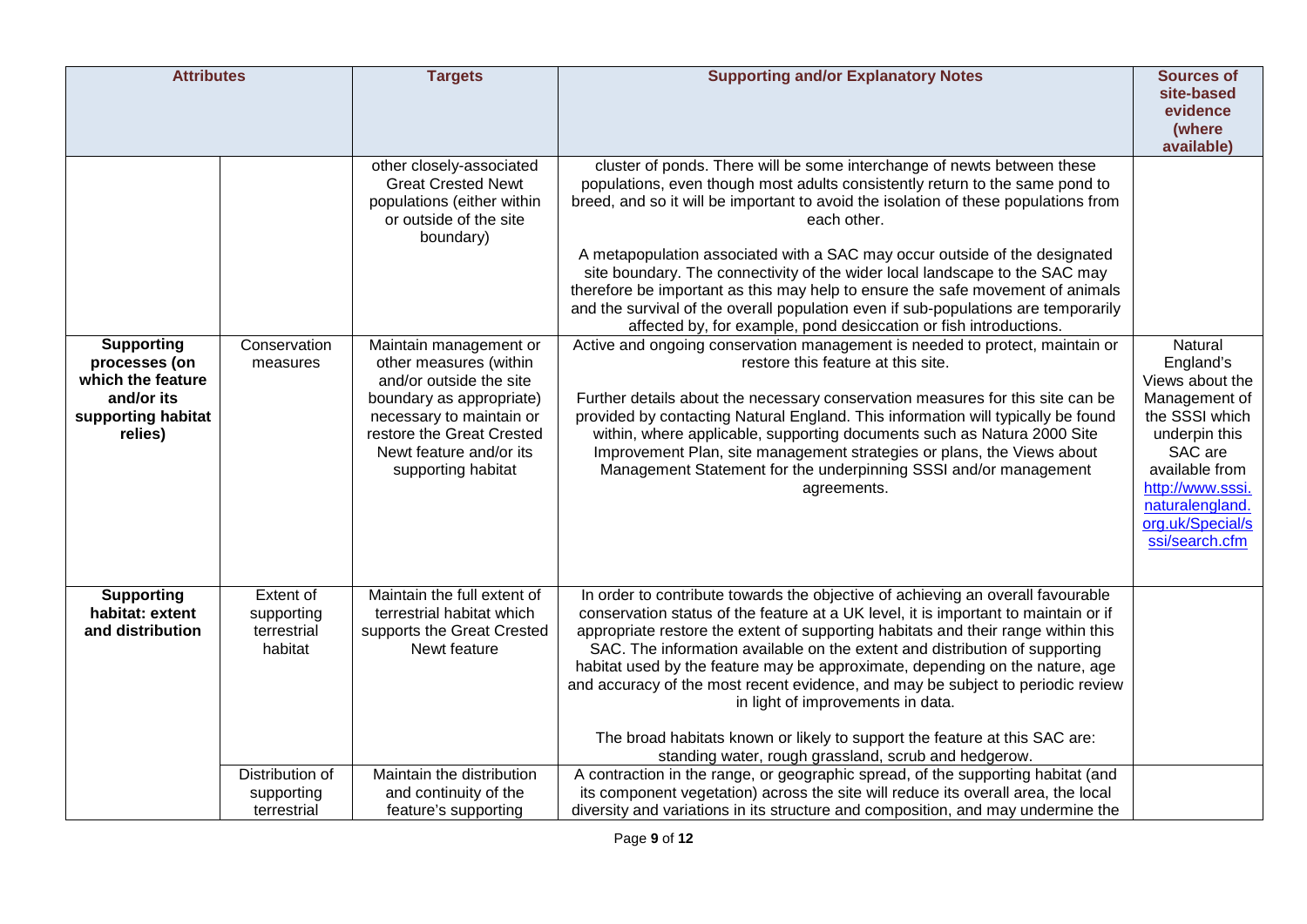| <b>Attributes</b>                  |                              | <b>Targets</b>                                                               | <b>Supporting and/or Explanatory Notes</b>                                                                                                                           | <b>Sources of</b><br>site-based  |
|------------------------------------|------------------------------|------------------------------------------------------------------------------|----------------------------------------------------------------------------------------------------------------------------------------------------------------------|----------------------------------|
|                                    |                              |                                                                              |                                                                                                                                                                      | evidence<br>(where<br>available) |
|                                    | habitat                      | habitat, including where<br>applicable its component<br>vegetation types and | resilience of the Great Crested Newt feature to adapt to future environmental<br>changes.                                                                            |                                  |
|                                    |                              | associated transitional                                                      | Contraction may also reduce and break up the continuity of a habitat within a site                                                                                   |                                  |
|                                    |                              | vegetation types, across<br>the site.                                        | and how well the species feature is able to occupy and use habitat within the site.<br>Such fragmentation may have a greater amount of open edge habitat which will  |                                  |
|                                    |                              |                                                                              | differ in the amount of light, temperature, wind, and even noise that it receives                                                                                    |                                  |
|                                    |                              |                                                                              | compared to its interior. These conditions may not be suitable for this feature and<br>this may affect its viability.                                                |                                  |
| <b>Supporting</b><br>processes (on | Adaptation and<br>resilience | Maintain the feature's<br>ability, and that of its                           | This recognises the increasing likelihood of supporting habitat features needing<br>to absorb or adapt to wider environmental changes. Resilience may be             |                                  |
| which the feature                  |                              | supporting habitat, to adapt                                                 | described as the ability of an ecological system to cope with, and adapt to                                                                                          |                                  |
| and/or its<br>supporting habitat   |                              | or evolve to wider<br>environmental change,                                  | environmental stress and change whilst retaining the same basic structure and<br>ways of functioning.                                                                |                                  |
| relies)                            |                              | either within or external to                                                 |                                                                                                                                                                      |                                  |
|                                    |                              | the site                                                                     | Such environmental changes may include changes in sea levels, precipitation                                                                                          |                                  |
|                                    |                              |                                                                              | and temperature for example, which are likely to affect the extent, distribution,<br>composition and functioning of a feature within a site. The vulnerability and   |                                  |
|                                    |                              |                                                                              | response of features to such changes will vary.                                                                                                                      |                                  |
|                                    |                              |                                                                              | Using best available information, any necessary or likely adaptation or                                                                                              |                                  |
|                                    |                              |                                                                              | adjustment by the feature and its management in response to actual or expected                                                                                       |                                  |
|                                    |                              |                                                                              | climatic change should be allowed for, as far as practicable, in order to ensure<br>the feature's long-term viability.                                               |                                  |
| <b>Supporting</b>                  | Soils, substrate             | Maintain the properties of                                                   | Soil and substrate supports basic ecosystem function and is a vital part of the                                                                                      |                                  |
| habitat:<br>structure/function     | and nutrient<br>cycling      | the underlying soil types,<br>including structure, bulk                      | natural environment. Its properties strongly influence the colonisation, growth and<br>distribution of those plant species which together form vegetation types, and |                                  |
|                                    |                              | density, total carbon, pH,                                                   | therefore provides a habitat used by a wide range of organisms. Soil biodiversity                                                                                    |                                  |
|                                    |                              | soil nutrient status and                                                     | has a vital role to recycle organic matter.                                                                                                                          |                                  |
|                                    |                              | fungal:bacterial ratio within                                                |                                                                                                                                                                      |                                  |
|                                    |                              | typical values for the<br>supporting habitat                                 | Changes to natural soil properties may therefore affect the ecological structure,<br>function and processes associated with the supporting habitat of this Annex I   |                                  |
|                                    |                              |                                                                              | feature.                                                                                                                                                             |                                  |
| <b>Supporting</b>                  | Air quality                  | Maintain or restore as                                                       | The feature's supporting habitat type is considered sensitive to changes in air                                                                                      | More                             |
| processes (on<br>which the feature |                              | necessary the<br>concentrations and                                          | quality, particularly nitrogen and acidity. The exceedance of critical values for air<br>pollutants may modify the chemical status of its substrate, accelerating or | information<br>about site-       |
| and/or its                         |                              | deposition of air pollutants                                                 | damaging plant growth, altering its vegetation structure and composition and                                                                                         | relevant Critical                |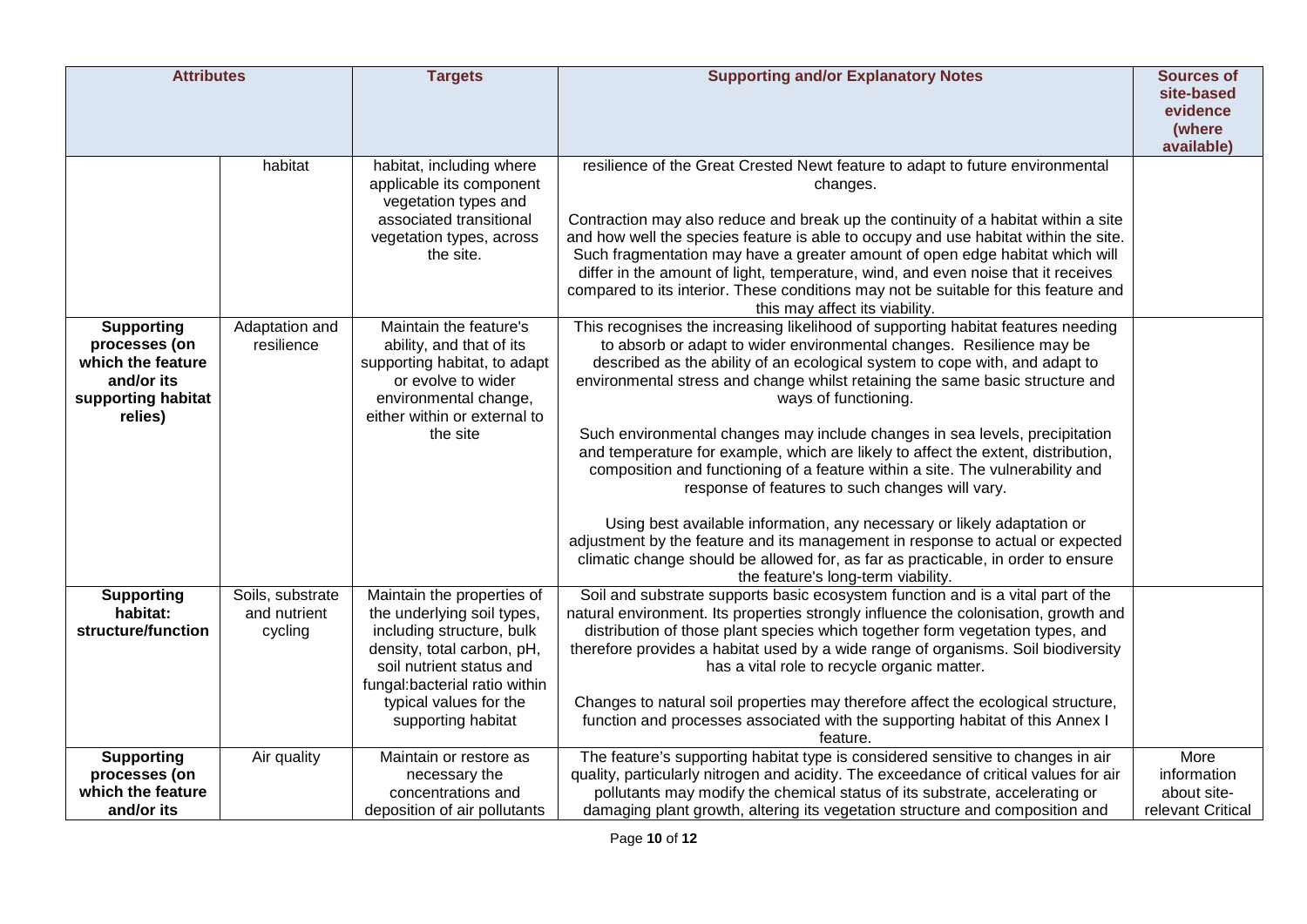| <b>Attributes</b>                                                                                                                                                                                 |  | <b>Targets</b>                                                                                                                                                              | <b>Supporting and/or Explanatory Notes</b>                                                                                                                                                                                                                                                                                                                                                                                                                                                                                                                                                                                                                                                                                                                                                                                                                                                                                                                                                                                                                                                              | <b>Sources of</b><br>site-based<br>evidence<br>(where<br>available)                                                                                                                                    |
|---------------------------------------------------------------------------------------------------------------------------------------------------------------------------------------------------|--|-----------------------------------------------------------------------------------------------------------------------------------------------------------------------------|---------------------------------------------------------------------------------------------------------------------------------------------------------------------------------------------------------------------------------------------------------------------------------------------------------------------------------------------------------------------------------------------------------------------------------------------------------------------------------------------------------------------------------------------------------------------------------------------------------------------------------------------------------------------------------------------------------------------------------------------------------------------------------------------------------------------------------------------------------------------------------------------------------------------------------------------------------------------------------------------------------------------------------------------------------------------------------------------------------|--------------------------------------------------------------------------------------------------------------------------------------------------------------------------------------------------------|
| supporting habitat<br>relies)                                                                                                                                                                     |  | to at or below the site-<br>relevant Critical Load or<br>Level values given for this<br>feature of the site on the<br>Air Pollution Information<br>System (www.apis.ac.uk). | reducing supporting habitat quality and population viability of this feature.<br>Critical Loads and Levels are recognised thresholds below which such harmful<br>effects on sensitive UK habitats will not occur to a significant level, according to<br>current levels of scientific understanding. There are critical levels for ammonia<br>(NH3), oxides of nitrogen (NOx) and sulphur dioxide (SO2), and critical loads for<br>nutrient nitrogen deposition and acid deposition. There are currently no critical<br>loads or levels for other pollutants such as Halogens, Heavy Metals, POPs,<br>VOCs or Dusts. These should be considered as appropriate on a case-by-case<br>basis. Ground level ozone is regionally important as a toxic air pollutant but flux-<br>based critical levels for the protection of semi-natural habitats are still under<br>development.<br>It is recognised that achieving this target may be subject to the development,<br>availability and effectiveness of abatement technology and measures to tackle<br>diffuse air pollution, within realistic timescales. | Loads and<br>Levels for this<br>SAC is<br>available by<br>using the<br>'search by site'<br>tool on the Air<br><b>Pollution</b><br>Information<br>System<br><u>(www.apis.ac.u</u><br>$\underline{k}$ ). |
| <b>Version Control</b><br>Advice last updated: 20 May 2015 – previous version incorporated into new 2015 document template; minor edits to generic text made.                                     |  |                                                                                                                                                                             |                                                                                                                                                                                                                                                                                                                                                                                                                                                                                                                                                                                                                                                                                                                                                                                                                                                                                                                                                                                                                                                                                                         |                                                                                                                                                                                                        |
| Variations from national feature-framework of integrity-guidance:<br>Targets have been set to 'maintain' rather than 'restore' as the underlying SSSI was in favourable condition at notification |  |                                                                                                                                                                             |                                                                                                                                                                                                                                                                                                                                                                                                                                                                                                                                                                                                                                                                                                                                                                                                                                                                                                                                                                                                                                                                                                         |                                                                                                                                                                                                        |